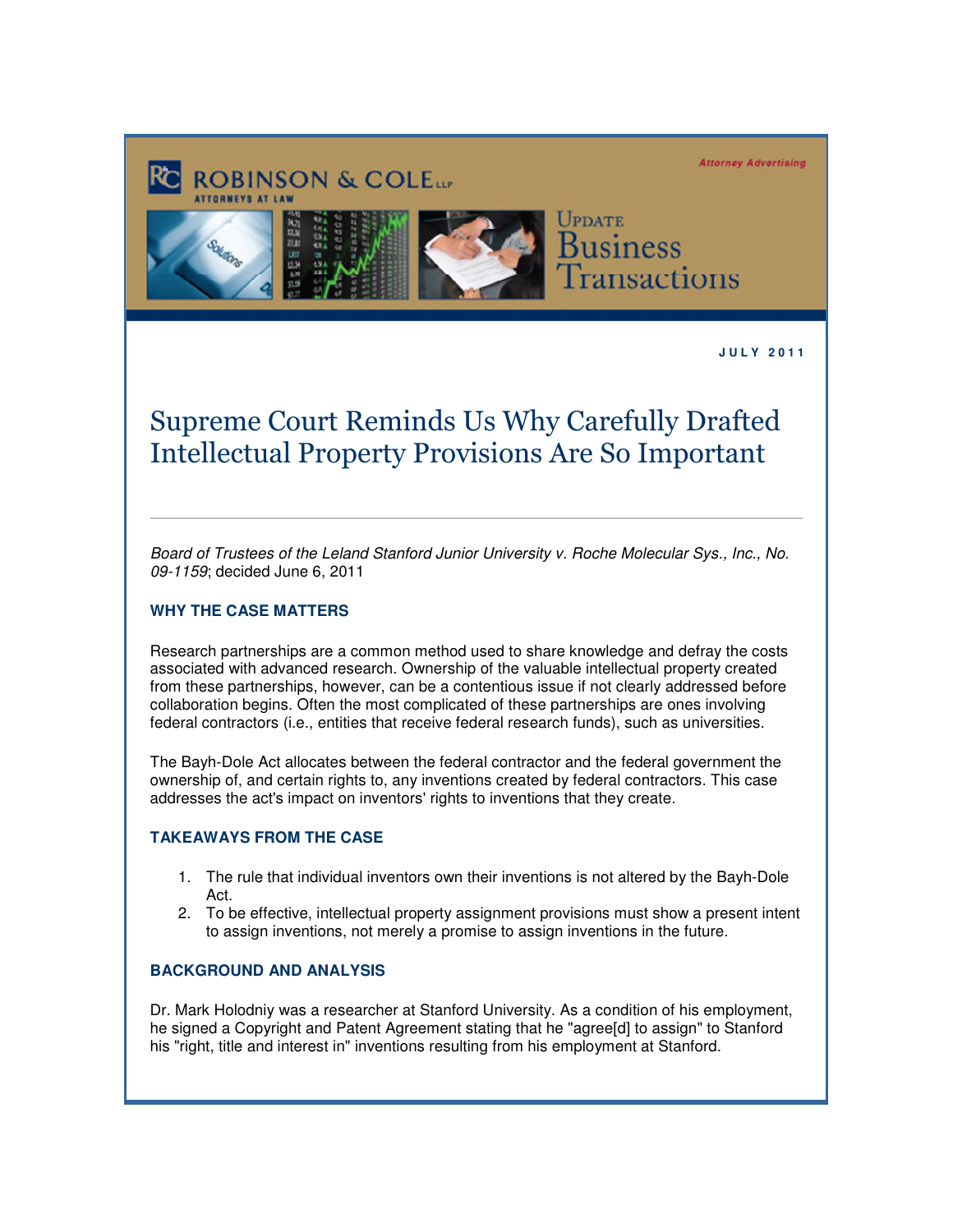Cetus Corporation is known for the creation of a DNA extraction technique called polymerase chain reaction (PCR). Stanford wanted to use PCR in connection with HIV testing, but Dr. Holodniy had limited PCR experience. Dr. Holodniy's supervisor arranged for him to conduct research at Cetus to help him learn the technique. To gain access to Cetus, Dr. Holodniy was required to sign a Visitor's Confidentiality Agreement, which stated that Dr. Holodniy "will assign and do[es] hereby assign" to Cetus his "right, title and interest in each of the ideas, inventions and improvements" made "as a consequence of [his] access" to Cetus.

Over the next nine months, Dr. Holodniy and Cetus employees created a PCR-based procedure for calculating the amount of HIV in a patient's blood. He then returned to Stanford, where he and other Stanford employees tested and validated the technique. Stanford filed several patent applications and secured written assignments from its employees involved in the process, including Dr. Holodniy. Stanford eventually secured three patents on the technique.

Cetus's PCR-related assets, including all rights obtained through Dr. Holodniy's Visitor's Confidentiality Agreement, were acquired by Roche Molecular Systems in 1991. Roche thereafter successfully commercialized the HIV quantification method developed at Cetus. Roche's HIV test kits are now sold worldwide.

Stanford sued Roche for patent infringement, alleging that the HIV test kits infringed on Stanford's patents.

In response to the suit, Roche argued that it was a co-owner of the patented invention based on Dr. Holodniy's assignment of his rights under the Visitor's Confidentiality Agreement. As a co-owner, it had the right to exploit the inventions. Stanford, therefore, lacked standing to sue it for patent infringement.

The lower courts accepted this argument and found that, on a purely contractual basis, the terms of the Visitor's Confidentiality Agreement effectively trumped Stanford's claims to the inventions. The key was that Roche had a present assignment of Dr. Holodniy's rights while Stanford's Copyright and Patent Agreement was only a promise by Dr. Holodniy to assign his rights in the future. By including the phrase "and do hereby assign" in its Visitor's Confidentiality Agreement, Roche immediately gained equitable title to any rights that Dr. Holodniy held to future inventions.

Stanford's only remaining argument was that the assignments were unnecessary because ownership of the inventions vested directly with Stanford, not Dr. Holodniy, under the Bayh-Dole Act (officially titled the University and Small Business Patent Procedures Act of 1980).

Generally speaking, the Bayh-Dole Act gives federal contractors, not the federal government, control over inventions that result from federal funding. A federal contractor may elect to retain title to an invention and, subject to certain procedural mechanisms, receive title to any patents flowing from the invention. The federal government, however, receives a nonexclusive, nontransferable, irrevocable, paid-up license to practice the invention. Stanford believed that the Bayh-Dole Act trumped the invention assignment, giving Roche title to the inventions. Dr. Holodniy, therefore, had no rights to assign to Roche because any such rights would have vested in Stanford upon their creation.

The Supreme Court rejected Stanford's interpretation of the Bayh-Dole Act as running counter to the long-standing principle that ownership of an invention vests with the inventor unless